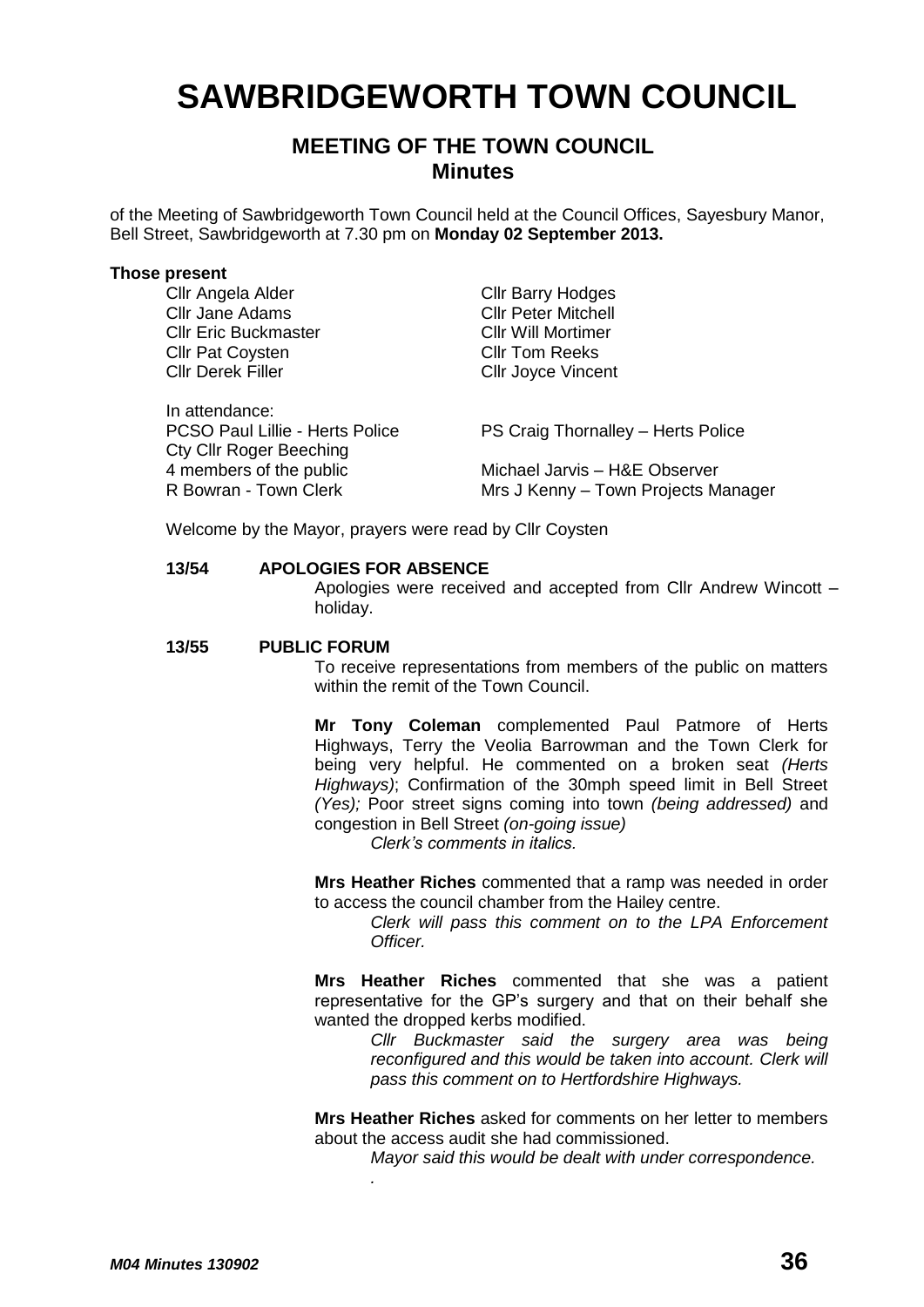# **13/56 DECLARATIONS OF PECUNIARY INTEREST** To receive any Declarations of Pecuniary Interest by Members

There were none

**13/57 MINUTES**

*Resolved:* To approve as a correct record the minutes of the Meeting of the Town Council held on 29 July 2013 (M03) *[prop Cllr Filler; secd Cllr Hodges]*

# **13/58 PLANNING COMMITTEE**

*Received and Noted:* The Minutes of the Planning Committee Meeting held on:

- 29 July 2013 (P05)
- **13/59 VACANCY FOR A MEMBER OF COUNCIL** Clerk reported that there had been two nominations to fill the vacancy and that there would be a poll on Thursday 19 September. Poll cards had been ordered.

## **13/60 MAYOR'S CORRESPONDENCE/COMMUNICATIONS**

Mayor's communications;

events attended:

- Daniel Robinson Tea Party in Bishops Stortford
- County Youth Orchestras concert at Haileybury School
- Presentation of BTEC certificates to two ATC cadets.

It was announced:

- Autumn Show in Memorial Hall on 02 September
- Hailey Centre Art and Photography show on 02 September in the council chamber
- Town Twinning weekend on 20-22 September. Dedication of a tree in the courtyard at 11am on Sunday 22 September

**Correspondence** 

 Letter from Mrs Heather Riches with an access audit. The matter relates to the Hailey centre and will be considered by the Trustees at their next meeting.

### **13/61 REPRESENTATIVES & CHAMPIONS REPORTS**

To receive representatives reports from:

## o **County Councillor Roger Beeching** reported:

- o Starting a triathlon at the Redricks Lane site.
- o Said there would be road closures while several roads were being resurfaced.
- o Thanked Brian Rochester for all his efforts and said he would work with the RoW officer to put them on the HCC work programme. Suggested that the town council should take the lead.
- o The increase in air traffic movements, the number of people that would be displace and the increase in noise that were projected for the latest round of proposals for the expansion of Stansted airport.
- o In response to a question that progress was being made on implementing the new parking restrictions in Station Road.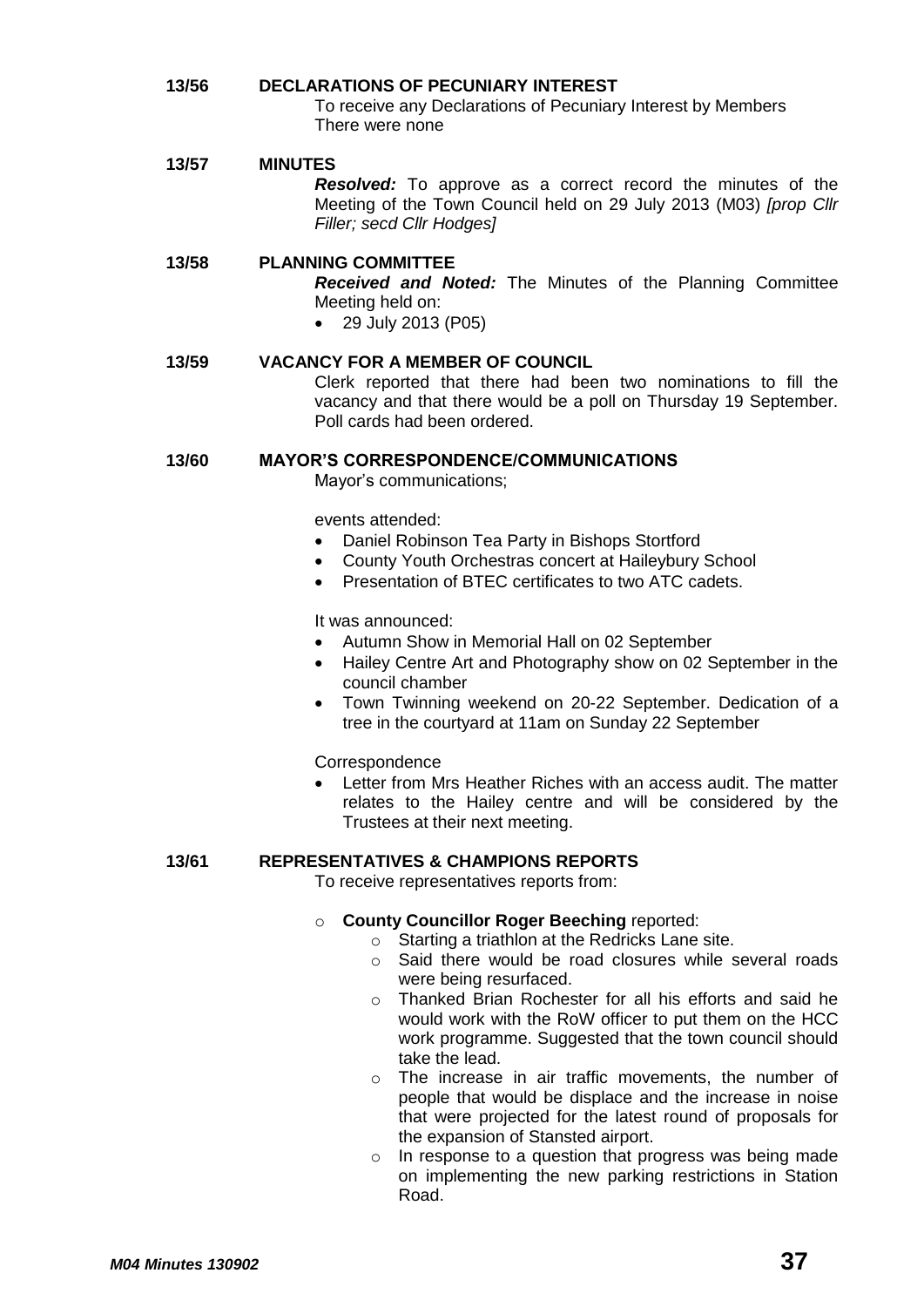## o **District Councillor Eric Buckmaster** reported:

- o District Plan progress
	- October workshop for district councillors
	- December put before full council
	- New year for publication of preferred options
- o Council is working with parish councils and young people
- o Town Action Plan 2014 : first meeting set for 02 October
- o **District Councillor Will Mortimer** reported:
	- o That he had been out speaking with retailers
	- o He was attending a personal development course for young councillors
	- o Attending an meeting of the Executive on 03 September
- o **Hertfordshire Police**, PCSO Paul Lillie reported:
	- Speeding checks on Station Road  $-$  the fastest speed recorded was 38 mph
	- o Operation Agrarian checkpoints enabling more young people to be included on police databases.
	- o Letters to residents near Bullfields play area have produced more contacts from members of the public including reports of drug supply
	- o A number of measures at the Bullfields site including high visibility patrols – cctv images – a litter picking session

# **13/62 CLERK'S REPORT**

 **Farmers Market** The next Farmers Market will take place on Saturday 07 September. There were 668 customers recorded in the August market, the first one we have held.

A petition, which presumably will be presented to EHDC, has been raised by two retailers calling for the market licence to be revoked or the market moved to a Sunday or moved to another location. The Town Council has not been consulted by these retailers. Our own research does not suggest that we should do anything different than to complete the existing market schedule.

- **Sawbobus 2** The new service to the three local hospitals now attracting a few more passengers, an average of two per day. Driver Jo Roberts decided to leave us following a review that took place at the end of her probationary period. We will advertise for a replacement. The service continues by the other two drivers doing an extra day each.
- **Bell Street Conveniences** A meeting has established a way forward and we have supplied concept ideas and quotations. The response from EHDC has been disappointing and leads us to believe that they perceive no degree of urgency about the project. They appear to be about to duplicate the processes we have already been through.
- **Police Accommodation** The lease with police was completed on 19 July. They have carried out some infrastructure modifications they require and which have been agreed. They will not be permitted to occupy the suite until they have paid the sums due.
- **Citizens Advice Service** Following our offer of accommodation last year and the CAB's evaluation in February, their proposed occupation date of May – they have now contacted us to see if our Wi-Fi link is sufficient for their needs.
- **Town Action Plan 2014-18** We have now received 14 responses to our call for interested parties, regrettably no retailers have come forward.